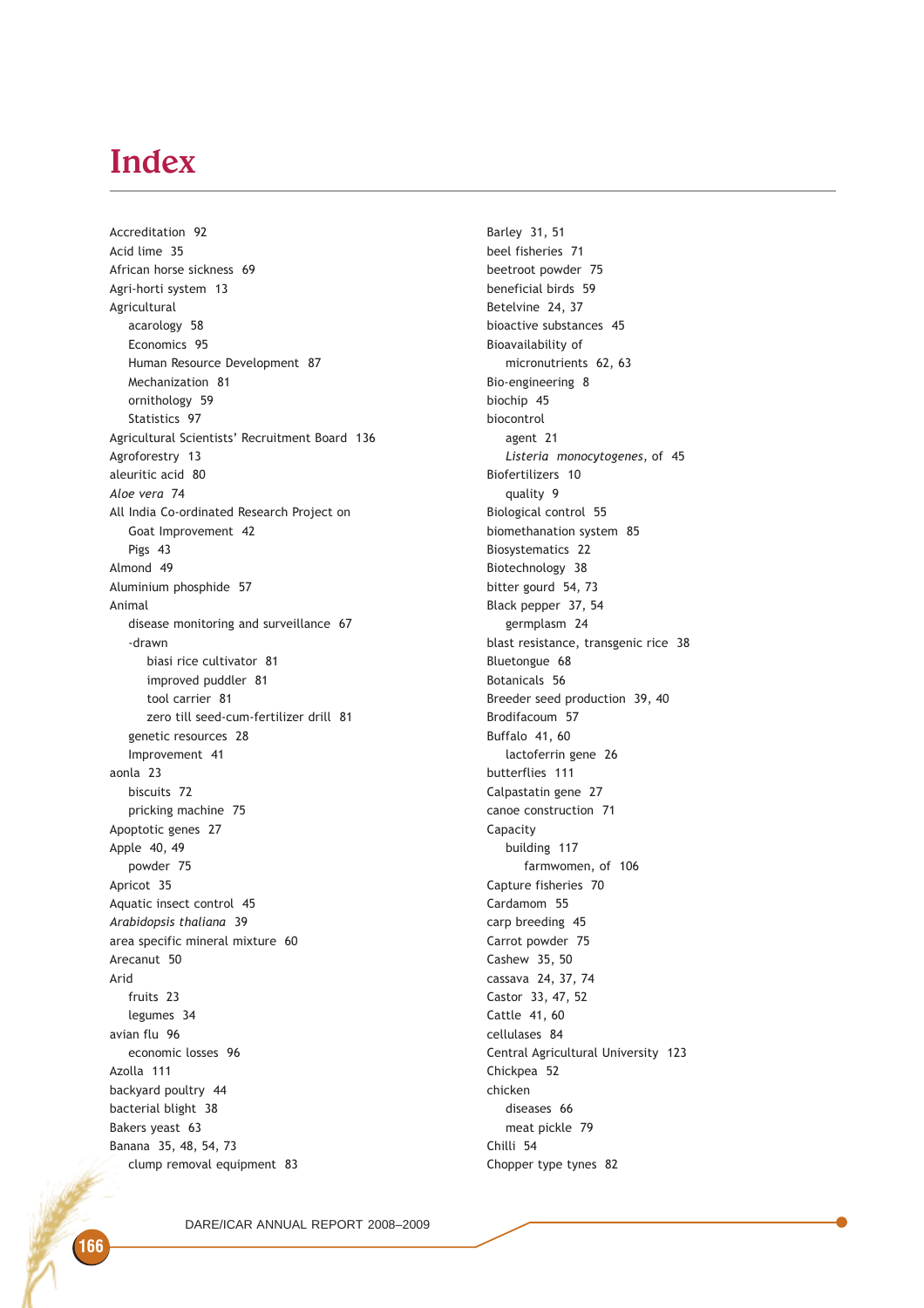Citrus 23, 35, 48, 53 Climate Change 15 impact on apple 17 coconut 17 inland fishery 18 insect-host plant interaction 18 clump removal equipment for hill banana 83 Coastal aquaculture 71 Cobia fishery 71 Coconut 36, 49, 74 husk burial 112 Coldwater fisheries 28 composting 10 Commercial crops 39 continuous feed type aonla 76 Coriander 37 Cotton 39, 48 mealybug 56 micro spinning 77 crop duration 16 Estimation Survey on Fruits and Vegetables 97 improvement 29 intensity 95 Management 46 water requirements 16 Cucumber 40 Cumin 37 Culture fisheries 70 Culturing fishes in rainfed lowland rice 46 Cutworms 57 Cyst nematode management 58 Date products 75 Department of Agricultural Research and Education 114 Design resources server 97 Desuckering for hill banana 83 Diagnostics 64 diamondback moth 55 digestibility of straws 60 District-level interface programmes 105 diversification of agriculture 95 diversified farming practice 11 DNA barcoding of Indian fishes 28 fingerprinting 21 Drainage technologies 84 Drudgery assessment and reduction 107 e-learning module 97 e-marketing 97 e-pest surveillance 55 Early embryonic mortality 61 Eco-friendly birds 59 Egg waffle 79 Elephant-foot yam 38 electricity generation using draught animals 81 elevated  $CO<sub>2</sub>$  16 Embryo transfer technology 63

emerging diseases 64 Emeritus Scientist Scheme 89 Empowerment programmes 108 Women, of 106 Energy Management 81 supplementation 60 Enhancing egg production 64 productivity 61 Equines 69 disease surveillance 69 estrus detection 62 synchronization protocols 63 ethanol 84 Ethnoveterinary medicine 68 ethyl ester of jatropha oil 85 Eucalyptus pest 22 Experiential Learning 88 Extension activities 105 external skeletal fixation 65 Exotic fish species 70 Farming Systems 12 modules 12 Farmyard manure spreader 83 feed blocks 62 Fenugreek 37, 50 Fennel 37, 50 Fibre digestibility 60, 61 fibrous crop residues 62 Field progeny testing 41 Fieldpea 53 Fish 28 -enriched noodles 79 meal feed 71 Fisheries 44, 70 Flowers 24, 37 Forage crops 32, 38, 46, 51 Foot-and-mouth disease 66 French fry 36 Freshwater aquaculture 71 Frontline demonstration 101, 103 fruit-vegetable bars 76 Gastrointestinal parasitism 68 Gender disaggregated data 108 Equity, Promoting 90 Issues 106 sensitive extension model 108 Gene banking 28 General Body 114 Genetic characterization 26 linkage mapping 28 Resources 20 genotyping 27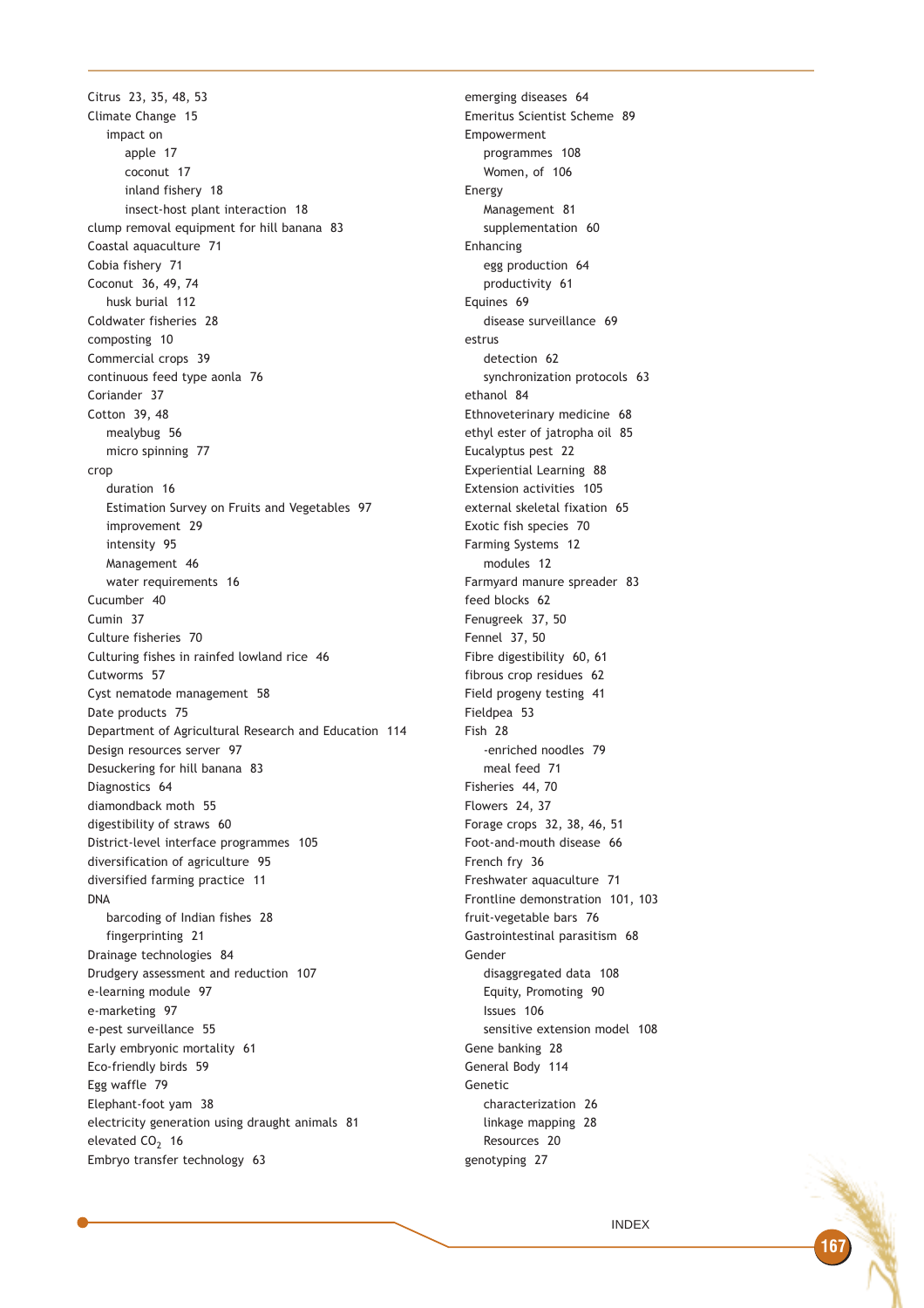germplasm collection 20 from other countries 20 Ginger 37, 74 goat enterprise 42, 62, 96 Governing Body 114 Granted Indian Patents 115 Grape 35, 49, 54, 73 greenhouse gases 15 Groundnut 32, 47, 51 promising resistant germplasm 51 groundwater 10 guava 23, 53 Gum 74 HACCP protocols 73 Haemorrhagic septicaemia 68 heavy metal pollution 11 henna leaves, Drying of 76 Herbal medicines 65 High-density plantation 49 Honeybees 40 Hormone-induced maternal behaviour 63 horti-land use system 13 Human resource development 117 Hypo osmotic swelling test 62 ICAR Model Act for Agricultural Universities 92 ICT 87 Impact of climate change on coconut production 17 variability/change on apple cultivation 17 mechanization 106 Indian Council of Agricultural Research 114 Indian agriculture, growth 95 Indigenous breeds 41 pig germplasm 25 storage structures 56 Indo-US Agricultural Knowledge Initiative 93 infectious bursal disease 66 Information, communication and publicity services 99 InfoCrop model 15 Inland fisheries 18, 70 inland fishery resources 11 Insect host plant interaction 18 Integrated Crop Management 46 Nutrient Management 9, 50 pest management 55, 111 Water Management 8 watershed management 112 Internship Assistance 90 Intensive expert system on animal diseases 67 in-vitro Genebank 20 IPR and policy 115 Islands 111 Junior Research Fellowships 90 Jute 34, 53 Bioscouring 77

dyeing 77 retting technology 77 Krishi Vigyan Kendra 101 lac dye 80 insects 80 production 80 lactation, Induction of 61 Lactoferrin 44 Lagascea mollis 13 Land degradation status 7 -resource inventory 7 Large cardamom dryer 76 Lentil 53 Litchi 23, 40, 48, 73 Livestock Improvement 41 information management 24 management 60 production 18, 64 locust outbreak 22 macronutrients 63 Mahua 73 Maize 31, 51 hybrids/composites 31 Male sterility 39 Mango 22, 34, 48, 53, 73 fruit rot 56 mangroves 11 Manpower Development 90 Manually-operated tool for de-suckering for hill banana 83 Marek's disease virus 70 Maricream 79 Mariculture seed production 45 Marine fish landings 70 Marine fisheries 18 Marketing and Statistics 95 Maternal behaviour 63 meat products 78 medicinal/aromatic plants 60 Mega Seed Project 42 melatonin 64 Merit-cum-Means Scholarship 90 methane emission 15, 16 production 60 methanogenic archaea 27 Micro-tubewell 8 Microbial consortia 21 diversity 113 shift in soils 21 Microorganisms 21 role in plant protection 16 Microsatellite based genotyping 27 Microspinning of cotton sample 77 milk, adulteration 78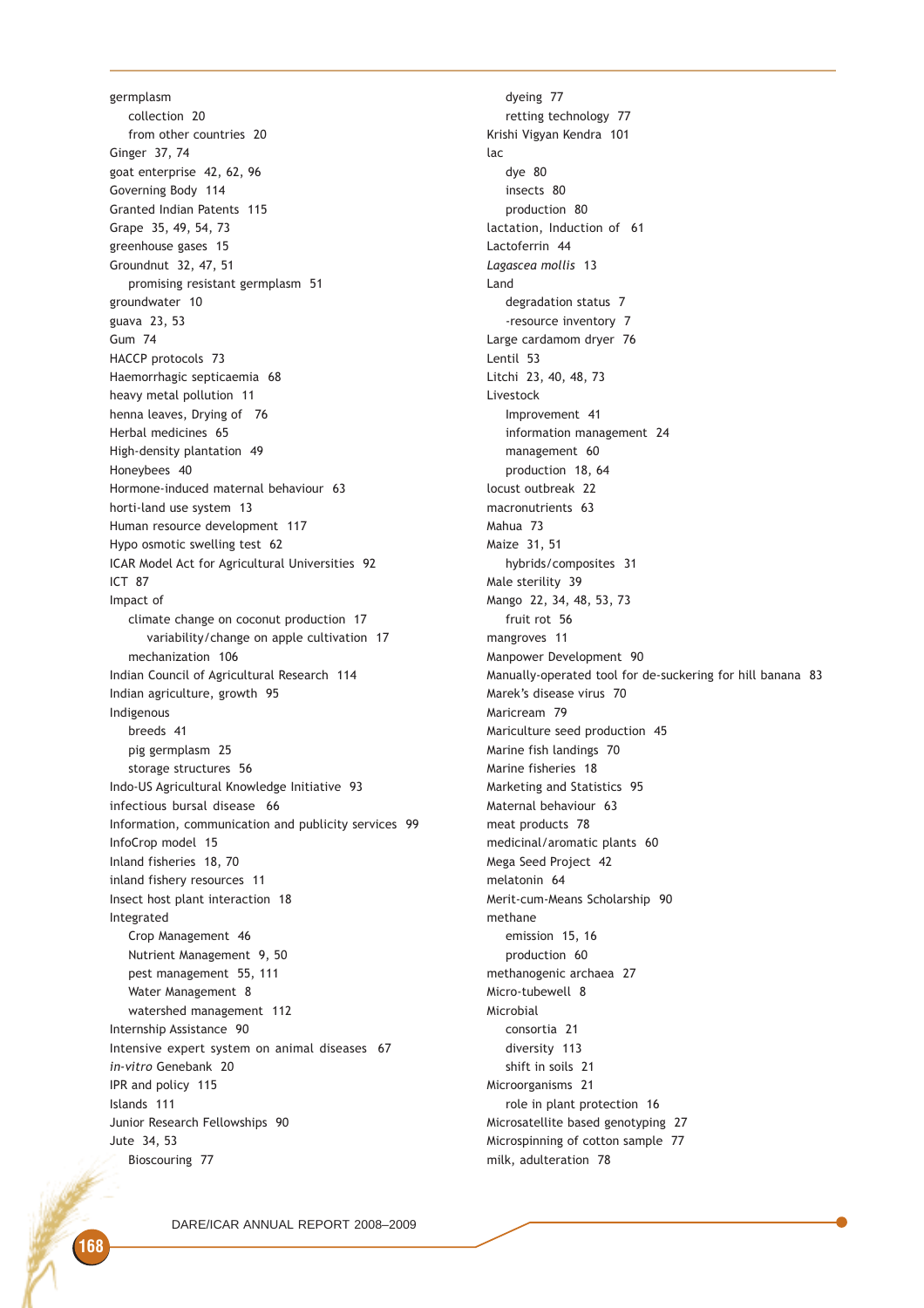Mithun 62 Mole plough for Vertisols 83 Molecular characterization of pathogens/receptors 65 genetic characterization 27 markers 39 Moulting 64 Multi-enterprise agriculture model 12 Mungbean 52 Mushroom 23, 36, 50, 73 NAIP 134 NARS 87 National Academy of Agricultural Research Management 94 Agricultural Innovation Project 134 Cashew Field Gene Bank 23 dyes 77 Fellow Scheme 91 Livestock Serum Bank 67 Professor Scheme 90 Research Centre for Women in Agriculture 106 Talent Scholarship 90 natural enemies 56 Niche Area of Excellence 87 Niger 33 Nitrate contamination 10 North-West Himalayas 109 Oil palm 24, 37 Oilseeds 39 okra 76 Onion 73 onion harvester-cum-elevator 82 Orchids 24 Organic fertilizer 62 Organization and Management 114 Ornamental jute fabric 77 Pabda 45 packed bed solar air heater 85 palm oil mill effluent 73 Papaya 48, 73 Participatory seed production 40 Partnership and linkages 122 patents granted 116 Pearl millet 32, 46, 51 Peas 49 Pesticide residues 58, 61 Pests and natural enemies 22 Phenotypic characterization 24 Phytoremediation 45 phytosanitary certificate 21 Pig 43 Pigeonpea 52 genomics initiative 39 Pink bollworm management 55 Plant exploration 20 quarantine 21 -parasitic nematodes 57

Policy issues 118 pollination 40 polyhouse 84 Pomegranate 54 Post-harvest management 72 Potato 36 Poultry 63, 70 egg, for 43 meat, for 44 Production performance 61 psychrophilic fungi 21 puberty 60 Pulses 33, 39, 47 Thermal disinfestation set-up for 72 varieties 33 QPM Hybrids 31 Quality seed production 39 Quarg type cheese 78 Rabbit 43 Radish 40 rainfed areas 8 Raised bed maker-cum-planter-cum-cultivator 83 Rapeseed-mustard 32, 47, 52 remote sensing 11 Renewable Energy 84 -based dryers 113 Research set-up of the ICAR 115 tribal and hill regions, for 109 Reservoir fisheries 70 residue management 46 resistance genes 38 retting technology for jute 77 Rice 29, 38 transplanting 12 vareities/hybrids 27, 29 Ring seine fishery 70 Rise in temperature 16 river banks 8 Rodent management 56 pest complexes 22 Rodenticides 57 rotary no-till slit drill 83 weeder 82 Rural poultry 44 Nutrient requirements of 63 Rural Work Experience 90 rust fungus 13 Sac Brood Viral disease 40 Saccharum spontaneum 20 Safflower 33, 47, 52 sampling methodology 97 Sapota 35, 54 SAUs 87 Seed 39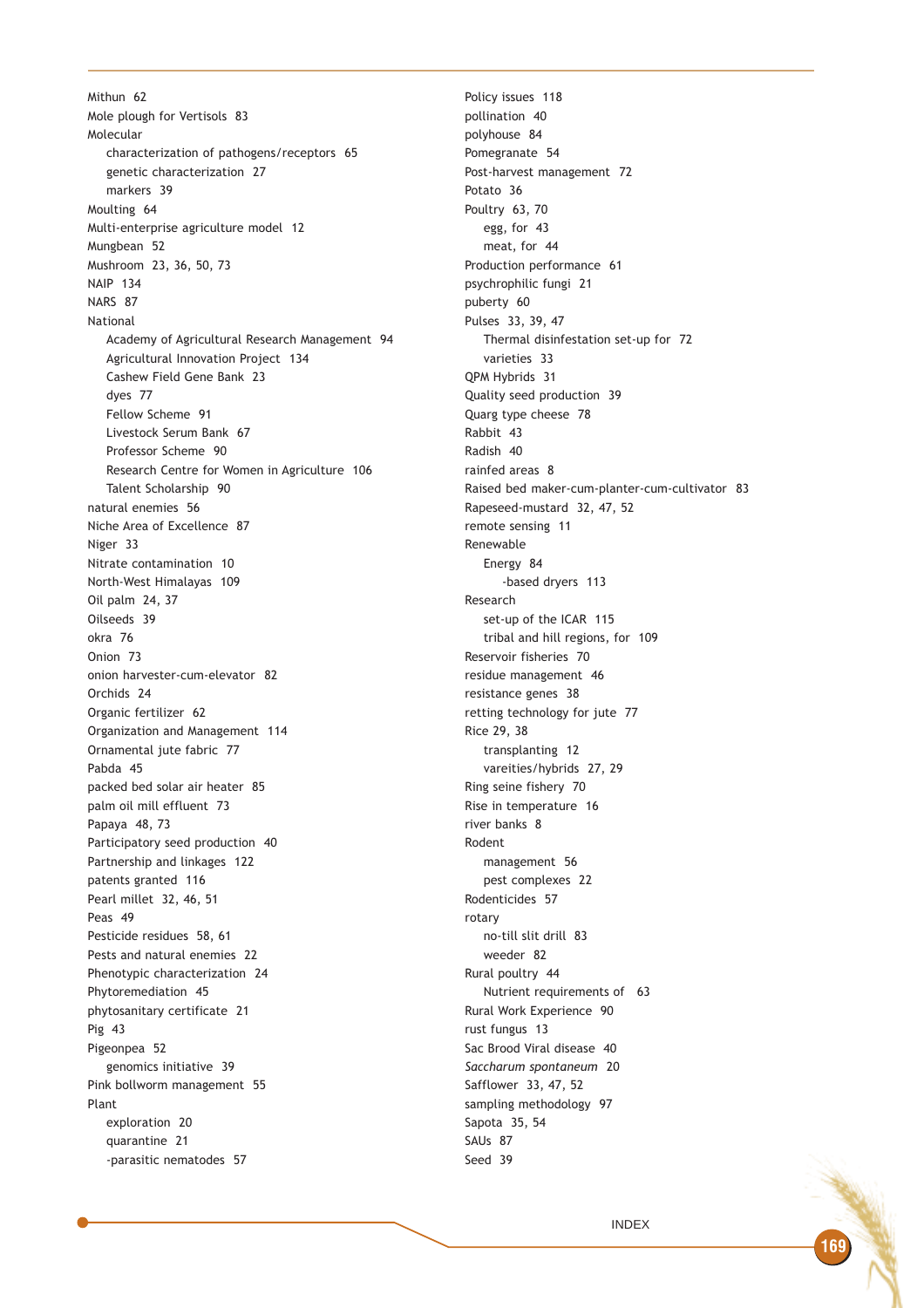processing 40 production technology 40 storage 40 treatment 40 self -help group 107 -propelled lucerne harvester 82 Sesame 33 sewage irrigation 8 Sheep 42, 61 shifting cultivation 112 silk cocoon drying 85 leaf 13 Simulated annual emissions 15 Small millets 32, 46 smallholders 95 Sodic 9 sodicity level 9 soil arthropods 57 erosion map 7 loss tolerance limits 8 Solar PV mobile unit 75 tunnel dryer 84 Sorghum 31 soy flour 72 Soybean 33, 47, 52 Sorghum 31 Spawning season of Nemipterus japonicus 18 Species-specific DNA markers 111 Spices 24 sprayer for mango orchard 82 Staff Welfare Fund Scheme 118 Sugarcane 34, 37, 47, 53 ratoon management 48 Sunflower 33, 47 Super Saturated Designs 91 survey data analysis 97 Sweet orange 35 sweet potato 24 System of Rice Intensification 46 Taro 37 Technical co-ordination 121 Technology assessment 101 temperature humidity index 63

Terms of trade for agriculture 95 Thai sac brood viral disease 40 tiger shrimp 44 Tobacco 34, 48, 53 as oilseed crop 34 total factor productivity 95 **Trace** element status 61 mineral supplementation 63 Training programmes 104 Transgenic rice 38 Trichoderma, mass multiplication 52 Tropical fruits 23 Tuber crops 24, 50 tumba fruit 74 Turmeric 50 Underutilized crops 32 fruits 35, 49 Urdbean 52 Vaccines 64 for classical swine fever 65 Value-addition 72 Vegetable crops 23, 36 transplanter 82 Village-level Para Extension Workers 108 viral pathogens 45 Walnut 49 Water harvesting surface storage, and 110 potential 8 Water Management 11 productivity 8 weather based models 97 Wheat 30, 46, 51 genetic stocks 31 varieties 30 Whey-based oral rehydrating solution 79 white spot syndrome virus 71 Whitegrubs 57 Winged-bean 40 wood apple 23 Wool 77 Yak 63, 69 Yam bean 24